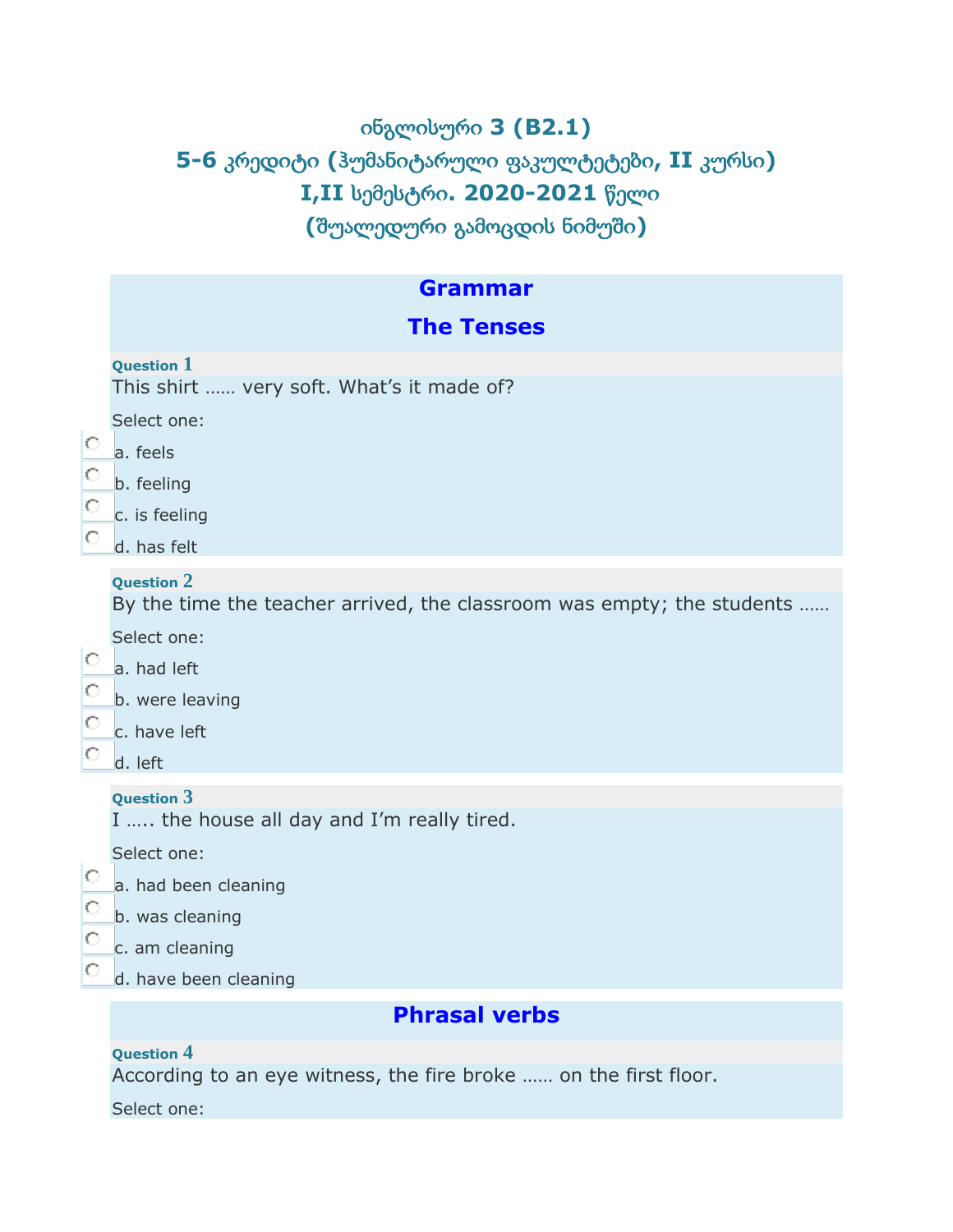| $\circ$<br>Ю<br>$\circ$<br>Ю | a. into<br>b. out<br>c. up<br>d. to                                                                                                                            |
|------------------------------|----------------------------------------------------------------------------------------------------------------------------------------------------------------|
| О<br>O<br>0<br>О             | Question 5<br>The professor has appointed Mr. Jones to carry  this experiment.<br>Select one:<br>a. away<br>b. out<br>c. off<br>d. on                          |
| O<br>Ю<br>O<br>Ю             | <b>Question 6</b><br>Lisa's mother asked her where she had been but she couldn't come<br>an answer.<br>Select one:<br>a. out<br>b. up with<br>c. to<br>d. into |
|                              | <b>Lexis</b><br><b>Choose the correct word (form)</b>                                                                                                          |
| O<br>$\circ$<br>$\circ$<br>О | <b>Question 7</b><br>The patient's condition is _____<br>Select one:<br>a. stably<br>b. stable<br>c. stability<br>d. stabilize                                 |
| Ю                            | <b>Question 8</b><br>travellers can go on a trip down the river.<br>Select one:<br>a. adventurism                                                              |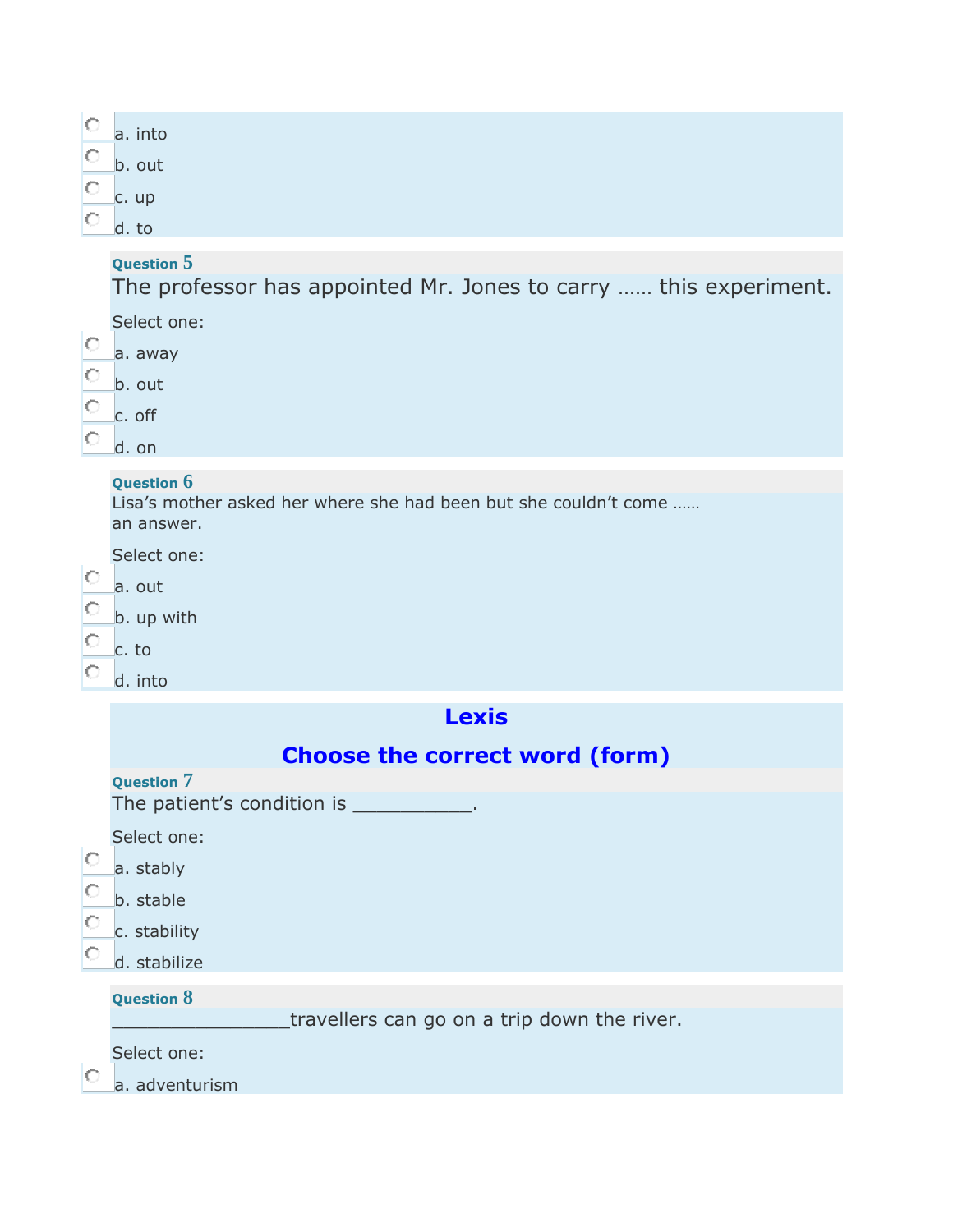| О      | b. adventurer                                                                                  |
|--------|------------------------------------------------------------------------------------------------|
| O      | c. adventurous                                                                                 |
| О      | d. adventure                                                                                   |
|        | <b>Question 9</b><br>We are pleased to _____________ that all five candidates were successful. |
|        | Select one:                                                                                    |
| О      | a. announced                                                                                   |
| O      | b. announce                                                                                    |
| О      | c. announcement                                                                                |
| О      | d. announcer                                                                                   |
|        | <b>Choose the correct word</b>                                                                 |
|        | <b>Question 10</b>                                                                             |
|        | My brother is ________________. His hobby is mountain climbing.                                |
|        | Select one:                                                                                    |
| O      | a. reliable                                                                                    |
| О      | b. brave                                                                                       |
| O      | c. generous                                                                                    |
| O      | d. dependable                                                                                  |
|        | <b>Question 11</b>                                                                             |
|        | What does Sandra look___________                                                               |
|        | Select one:                                                                                    |
|        | a. similar                                                                                     |
| U<br>O | b. bad                                                                                         |
| O      | c. like                                                                                        |
|        | d. dislike                                                                                     |
|        | <b>Question 12</b><br>Dr Dawson is a very _____________ person in our town.                    |
|        | Select one:                                                                                    |
| О      | a. interested                                                                                  |
| O      | b. visible                                                                                     |
| O      | c. influential                                                                                 |
| O      | d. known                                                                                       |
|        |                                                                                                |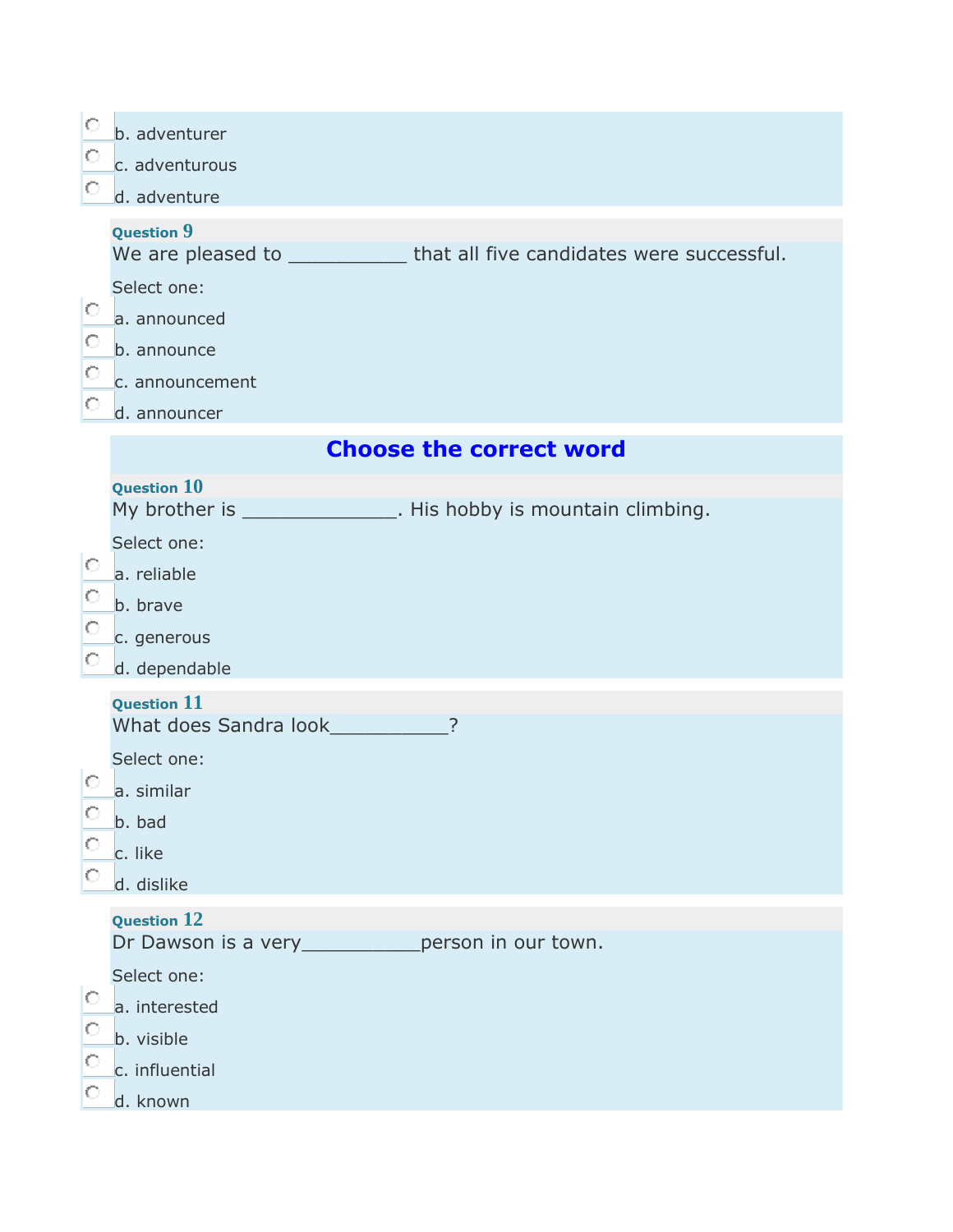|                   | <b>Choose synonyms for the underlined words</b>                                                                                                                                                  |
|-------------------|--------------------------------------------------------------------------------------------------------------------------------------------------------------------------------------------------|
|                   | <b>Question 13</b><br>She wandered aimlessly around the streets.                                                                                                                                 |
| О<br>O<br>O<br>О  | Select one:<br>a. crawled<br>b. ran<br>c. moved<br>d. walked                                                                                                                                     |
| 0.<br>O<br>O<br>О | <b>Question 14</b><br>My parents <i>educated</i> me to be a Catholic, but I don't go to church any more.<br>Select one:<br>a. brought back<br>b. brought about<br>c. brought in<br>d. brought up |
| О<br>O<br>О       | <b>Question 15</b><br>It was as $\frac{chilly}{}$ as if it had been October.<br>Select one:<br>a. gloomy<br>b. warm<br>c. cold<br>d. dark                                                        |
|                   |                                                                                                                                                                                                  |

### **Reading**

## **Read the text and the questions below. For each question mark correct letter: A, B, C or D.**

## **Let's start again**

All4u were once an individual band, standing out from the crowd with excellent CD albums such as 'Saturday again' and 'First love'. Since Steve Sop left the group, however, they've not been the same. Their recent songs have lacked the special sounds and original ideas that their fans used to expect from them, and there have been reports of disagreements between the remaining band